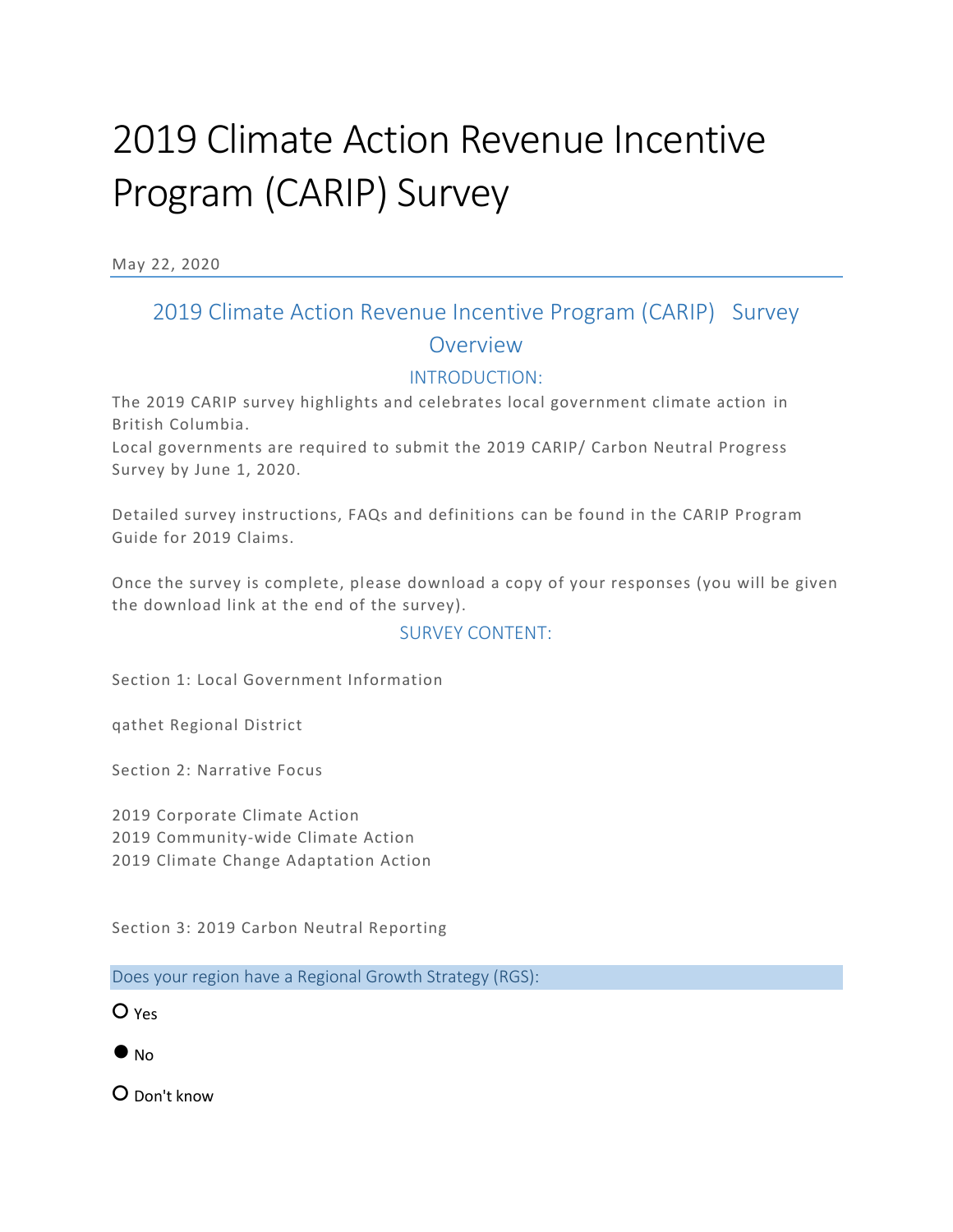Population:

○ 0-4,999

○ 5,000 to 9,999

● 10,000 to 49,999

○ 50,000 to 99,999

 $O$  100,000+

| Submitted by:                        |
|--------------------------------------|
| Name                                 |
| Linda Greenan                        |
| Position                             |
| <b>Manager of Financial Services</b> |
| <b>Email Address</b>                 |
| lgreenan@qathet.ca                   |
| <b>Phone Number</b>                  |
| 604-485-2260                         |

## Section 2 - Narrative Focus

Local government signatories to the B.C. Climate Action Charter have committed to taking climate action by:

Working towards achieving corporate carbon neutrality; Measuring and reporting on their community -wide GHG emissions; and Creating complete, compact, energy-efficient communities.

A key part of the 2019 CARIP survey is to highlight and celebrate successful climate actions undertaken by local governments in British Columbia. In 2019, what actions has your local government taken to support the creation of compact,

complete, and energy efficient communities?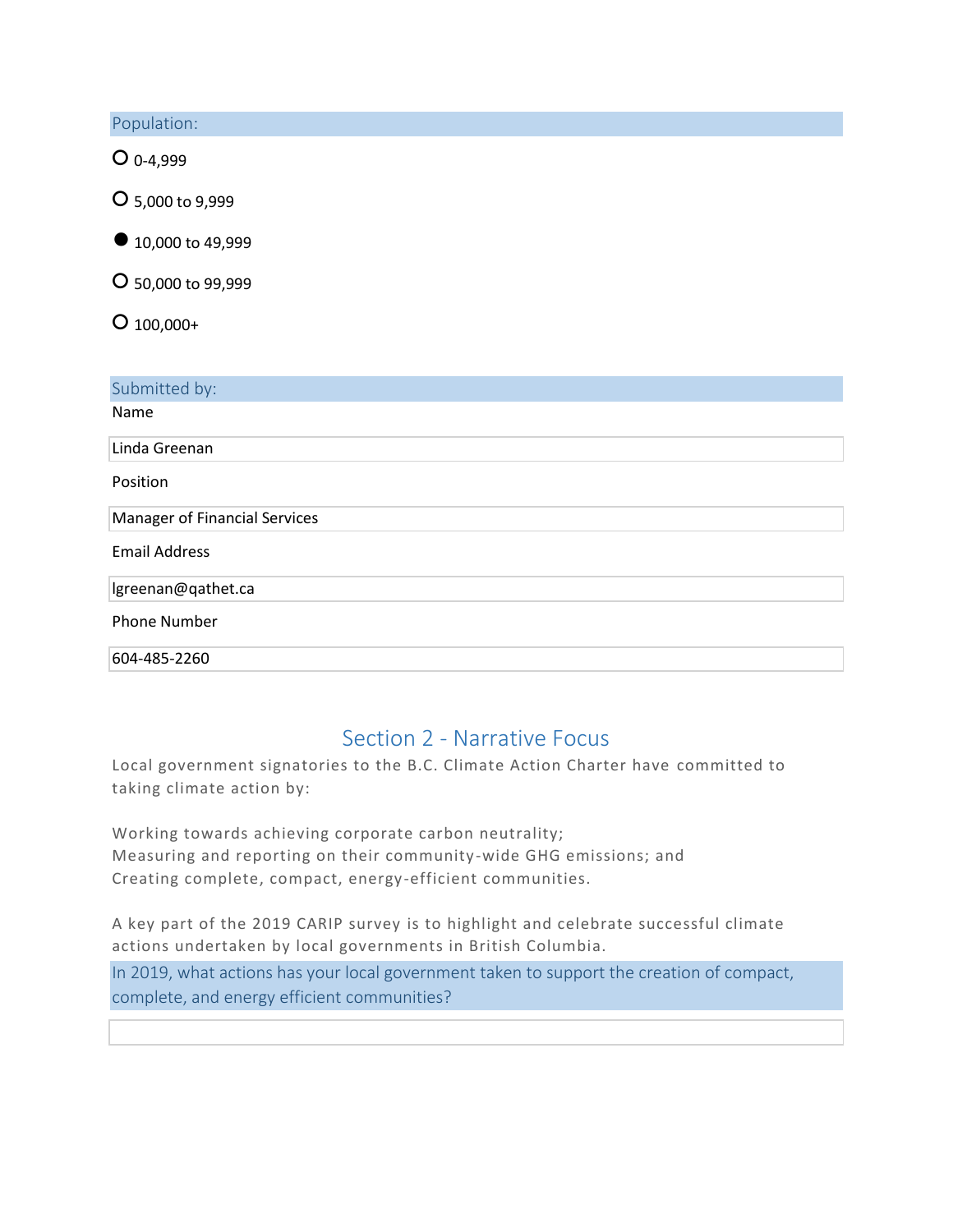#### 2019 CORPORATE CLIMATE ACTION:

Corporate climate actions refer to actions that reduce the GHG emissions produced as a result of a local government's delivery of "traditional services" , including fire protection, solid waste management, recreational/cultural services, road and traffic operations, water and wastewater management, and local government administration.

In 2019, when it comes to corporate climate action, did your local government undertake any of the following (PLEASE SELECT ALL THAT APPLY):

■ Building and Lighting Actions

**Energy Generation Actions** 

■ Greenspace Actions

**Planning Actions** 

■Solid Waste Actions

 $\Box$  Transportation Actions

■ Water and Wastewater Actions

 $\Box$  Other Climate Actions (PLEASE SPECIFY)

□ Don't know

Please specify 'Other Climate Actions'

When it comes to corporate Building and Lighting Actions, did your local government undertake any of the following in 2019 (PLEASE SELECT ALL THAT APPLY):

■ New or upgraded energy-efficient lighting systems

 $\Box$  New or upgraded energy-efficient heating systems

■ New or upgraded building envelope initiatives

 $\Box$  Upgrades to amenities in recreation facilities

 $\square$  Studies related to building and/or lighting energy efficiency

 $\Box$  Other (PLEASE SPECIFY)

 $\square$  Don't know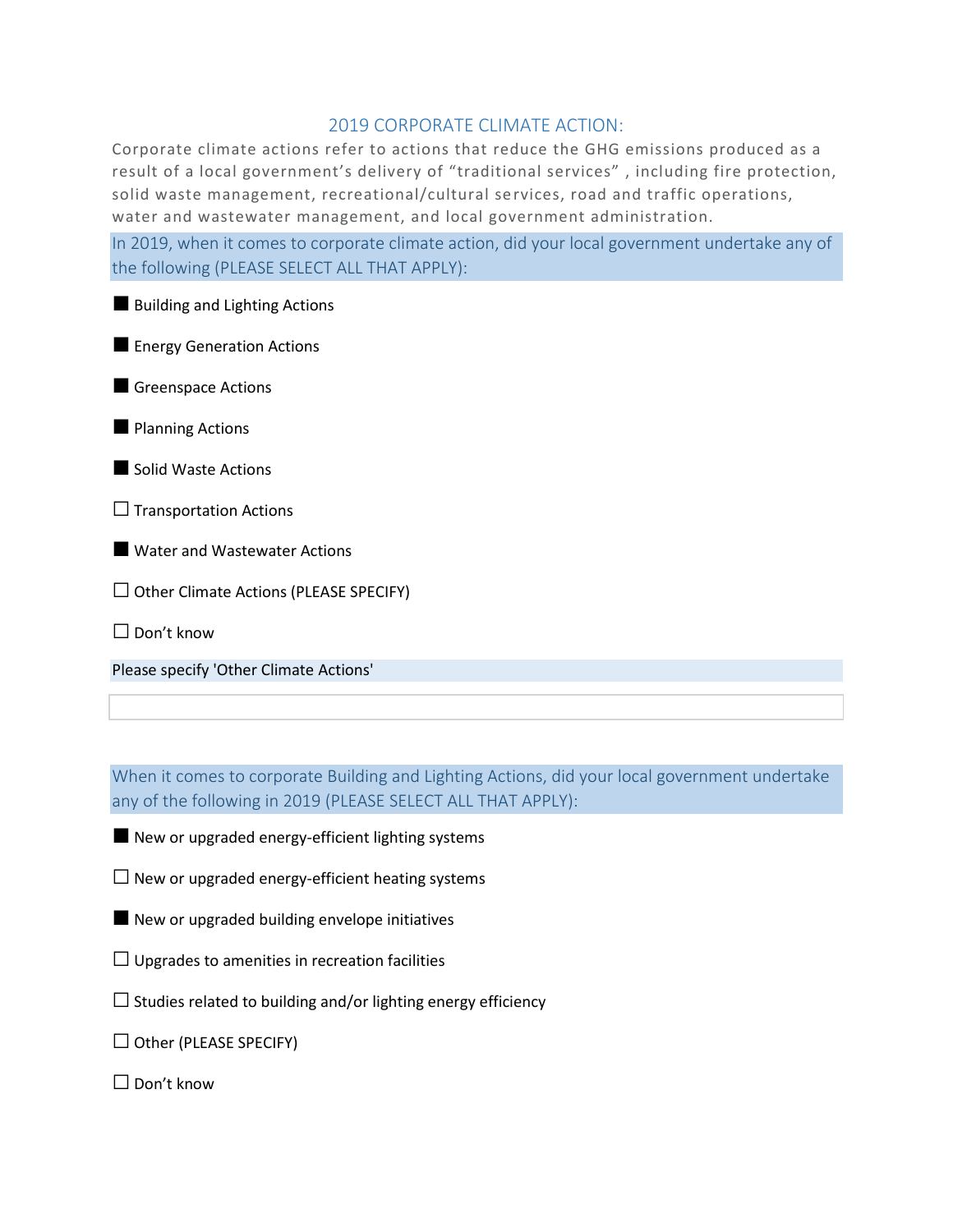Please specify 'Other'

When it comes to corporate Energy Generation Actions, did your local government undertake any of the following in 2019 (PLEASE SELECT ALL THAT APPLY):

■ Solar power projects

■ Heat recovery or heat reclamation projects

 $\square$  Biomass or bio-gas projects

 $\square$  Geo-exchange or geothermal projects

 $\square$  Studies related to energy generation

 $\Box$  Other (PLEASE SPECIFY)

 $\Box$  Don't know

Please specify 'Other'

When it comes to corporate Greenspace Actions, did your local government undertake any of the following in 2019 (PLEASE SELECT ALL THAT APPLY):

**Tree planting** 

 $\square$  Greenspace acquisition

■ New or upgraded amenities in parks

**Invasive species management** 

 $\square$  Plans or strategies related to greenspace

□ Other (PLEASE SPECIFY)

□ Don't know

Please specify 'Other'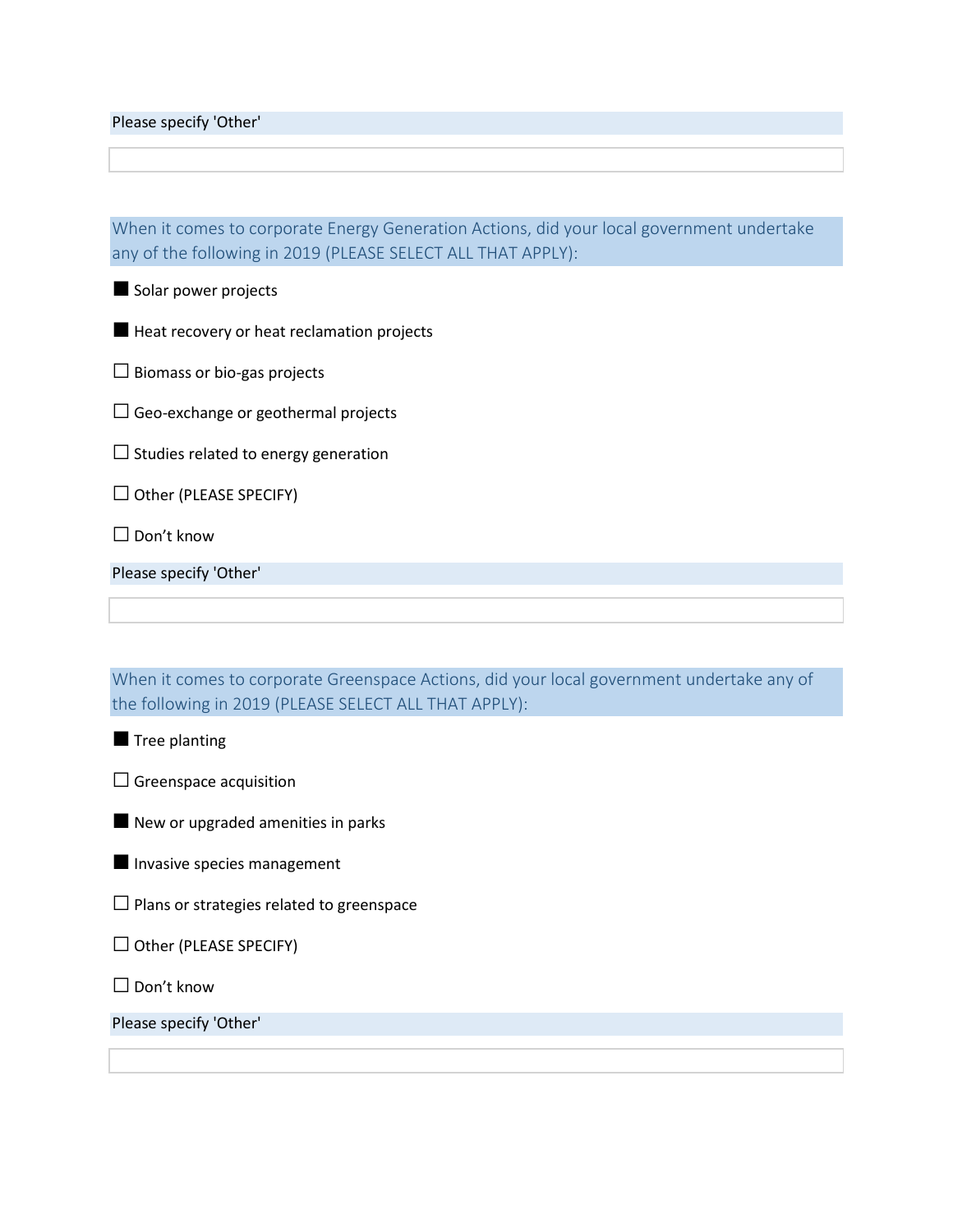When it comes to corporate Planning Actions, did your local government undertake any of the following in 2019 (PLEASE SELECT ALL THAT APPLY):

■ Energy/Emissions Management Plan (New or Updated)

■ Asset Management Plan (New or Updated)

 $\square$  Corporate Climate Action Plan (New or Updated)

■ Strategic Plan (New or Updated)

 $\Box$  Other (PLEASE SPECIFY)

□ Don't know

Please specify 'Other'

When it comes to corporate Solid Waste Actions, did your local government undertake any of the following in 2019 (PLEASE SELECT ALL THAT APPLY):

■ Introduction, expansion or improvement of recycling initiatives at corporate facilities

 $\Box$  Introduction, expansion or improvement of composting initiatives at corporate facilities

■ Communication or education for staff related to corporate solid waste initiatives

■ Studies or research related to corporate solid waste initiatives

■ Plans or strategies related to corporate solid waste initiatives

■ Other (PLEASE SPECIFY)

□ Don't know

Please specify 'Other'

High level planning of Texada Metal Transfer Station site renewal.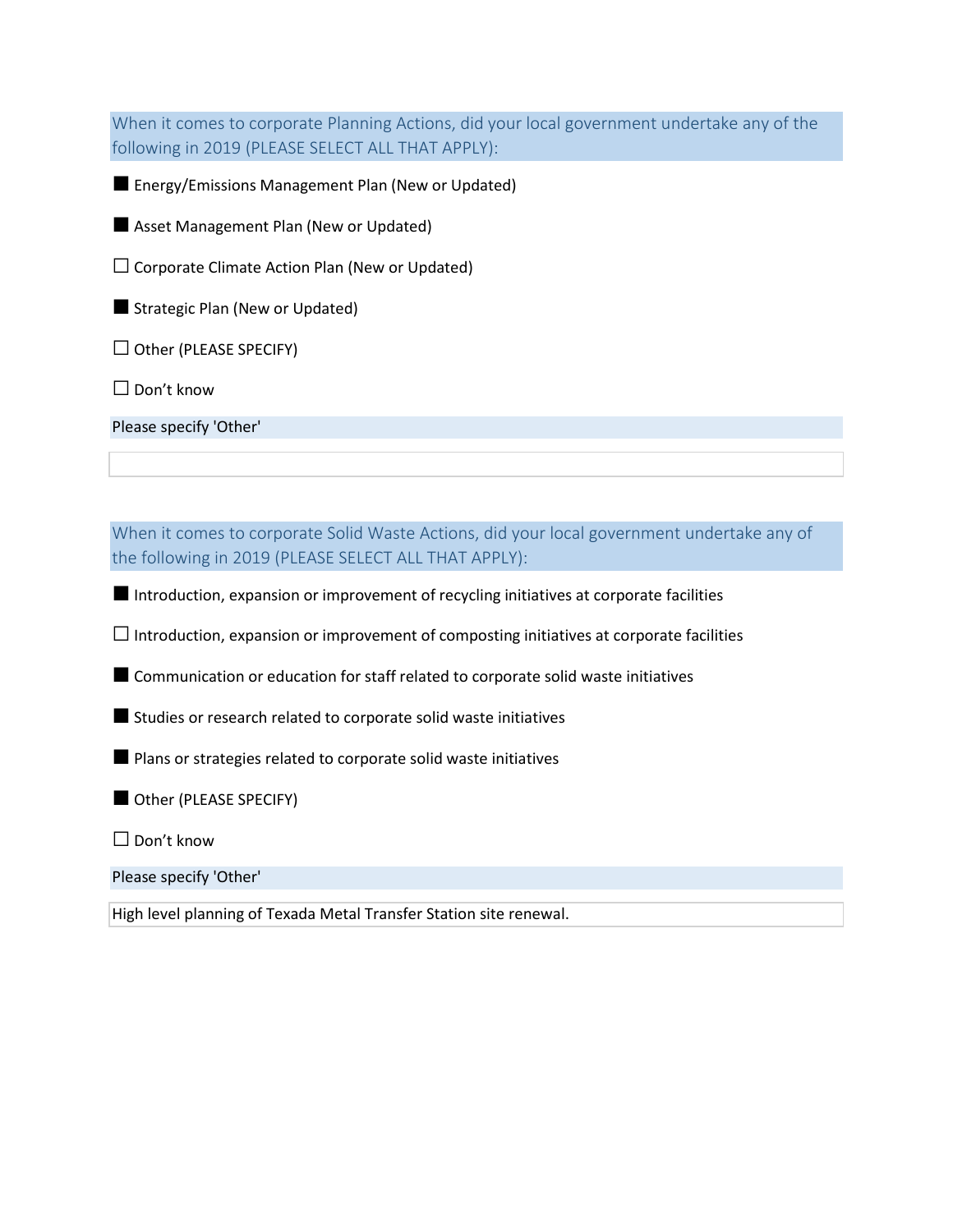When it comes to corporate Water and Wastewater Actions, did your local government undertake any of the following in 2019 (PLEASE SELECT ALL THAT APPLY):

 $\Box$  New or improved water or wastewater infrastructure

 $\square$  Studies or research related to water conservation

■ Plans or strategies related to water or wastewater

■ Water reduction initiative(s)

 $\Box$  Other (PLEASE SPECIFY)

 $\Box$  Don't know

Please specify 'Other'

As mentioned, a key part of the 2019 CARIP survey is to highlight and celebrate successful climate actions undertaken by local governments in British Columbia. This question provides local governments the opportunity to demonstrate leadership and innovative approaches to reduce corporate GHG emissions.

When it comes to the corporate climate action, please highlight up to three significant actions focused on reducing GHG emissions that your local government undertook in 2019:

The qathet Regional District:

- initiated a tree planting policy which mandates that each time a tree is removed during Regional District operations that two new trees must be planted;

- planted trees at Haywire Bay Campground; and

- applied for and received re-greening funds from BC Hydro to plant trees in both the Powell River and Woodland cemeteries.

#### Corporate Action #2

The qathet Regional District:

- insulated and improved the insulation at its maintenance facility offices and shops to reduce the heat loss;

- incorporated passive lighting features (natural) into the renewal of the Lasqueti Island Recycling Depot; - changed to LED lighting in the Gillies Bay Hall;

- added LED lighting to the lower office parking area; and

- initiated a solar power upgrade at the Haywire Bay Campground.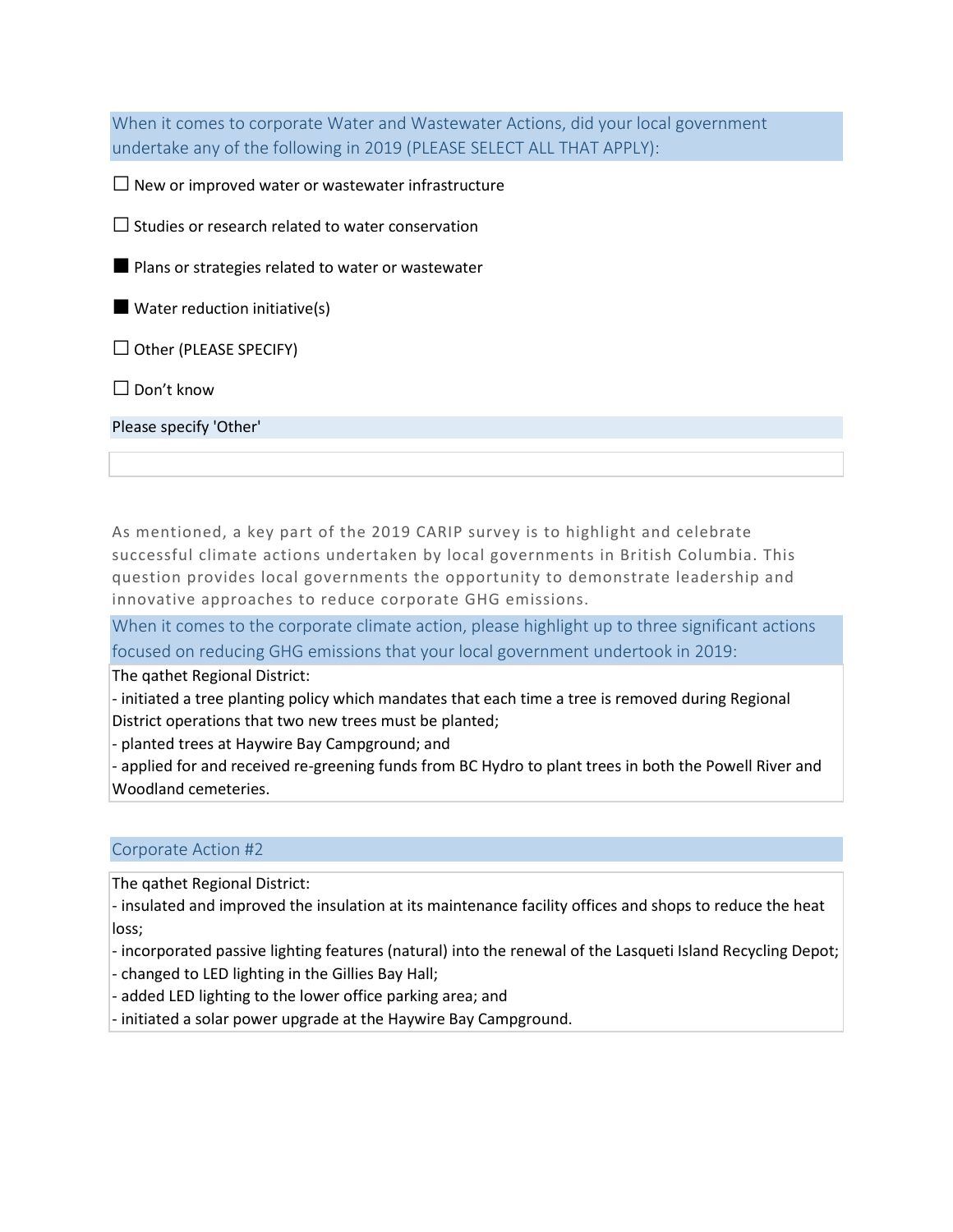Corporate Action #3

Developed the qathet Regional District Green House Gas Emission Reduction Strategy.

#### 2019 COMMUNITY-WIDE CLIMATE ACTION:

Community-wide actions refer to actions that reduce GHG emissions across the community (i.e. actions not related to "traditional services" in corporate operations).

When it comes to community-wide climate action in 2019, did your local government undertake any of the following (PLEASE SELECT ALL THAT APPLY):

■ Building and Lighting Actions

- $\square$  Energy Generation Actions
- □ Greenspace Actions
- **Planning Actions**

■ Solid Waste Actions

- **Transportation Actions**
- $\square$  Water and Wastewater Actions
- $\Box$  Other Climate Actions (PLEASE SPECIFY)

 $\Box$  Don't know

Please specify 'Other Climate Actions'

When it comes to community-wide Building and Lighting Actions, did your local government undertake any of the following in 2019 (PLEASE SELECT ALL THAT APPLY):

 $\square$  New or upgraded energy-efficient lighting systems

 $\square$  New or upgraded energy-efficient heating systems

 $\Box$  BC Energy Step Code related projects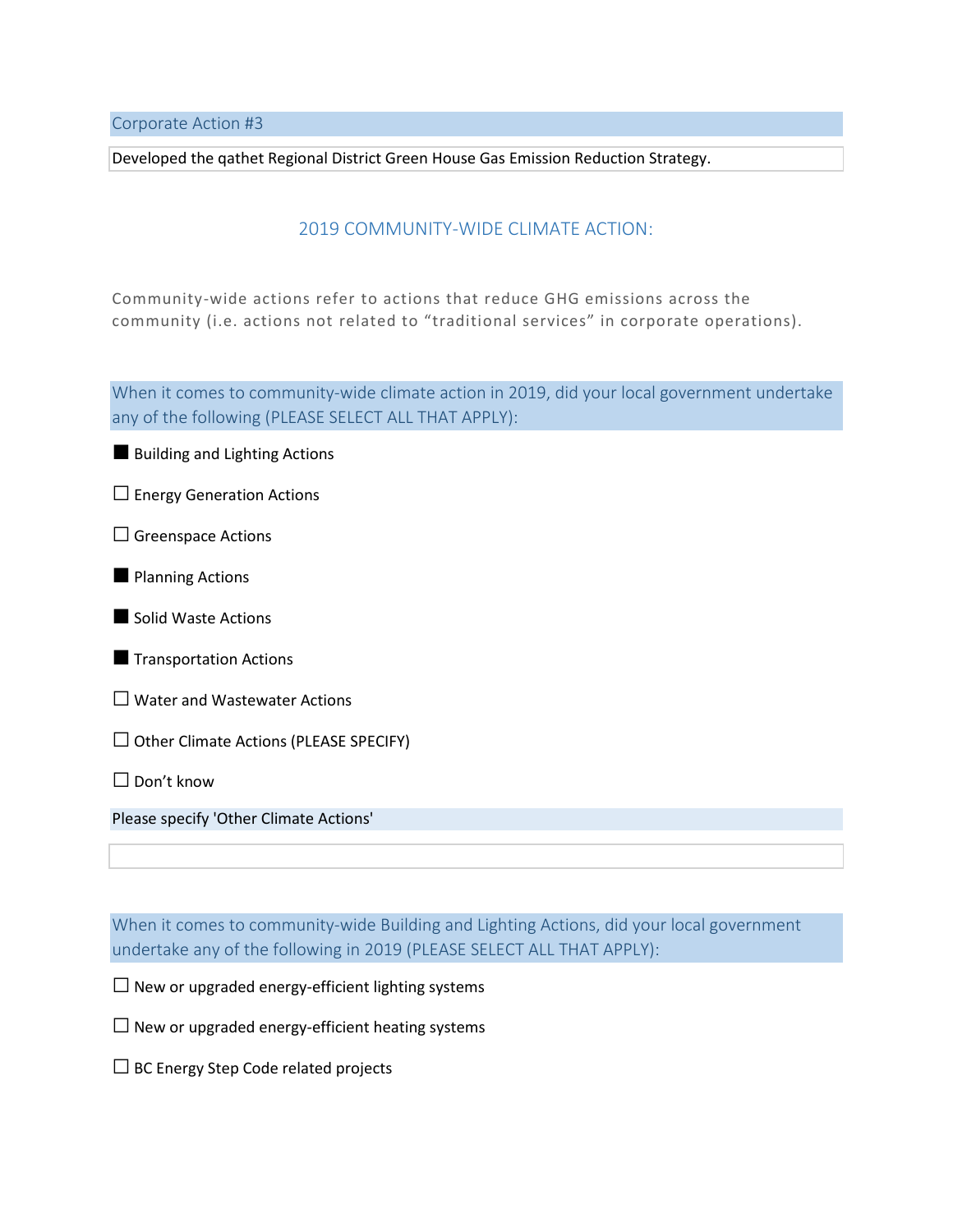■ Incentives/rebate programs related to energy-efficient building or lighting

 $\Box$  Outreach, education or communication related to energy-efficient building or lighting

 $\Box$  Other (PLEASE SPECIFY)

□ Don't know

Please specify 'Other'

When it comes to community-wide Planning Actions, did your local government undertake any of the following in 2019 (PLEASE SELECT ALL THAT APPLY):

■ Official Community Plan (New or Updated)

■ Climate Action Plan (New or Updated)

 $\Box$  Regional Growth Strategy (New or Updated)

■ New or updated bylaw(s) or zoning addressing climate issues

 $\Box$  Other (PLEASE SPECIFY)

□ Don't know

Please specify 'Other'

When it comes to community-wide Solid Waste Actions, did your local government undertake any of the following in 2019 (PLEASE SELECT ALL THAT APPLY):

 $\square$  Introduction, expansion or improvement of recycling initiatives

 $\square$  Introduction, expansion or improvement of composting initiatives

■ Community clean-up initiatives

 $\square$  General waste reduction initiative (including landfill diversion strategies)

■ Outreach, education or communication related to solid waste

 $\Box$  Other (PLEASE SPECIFY)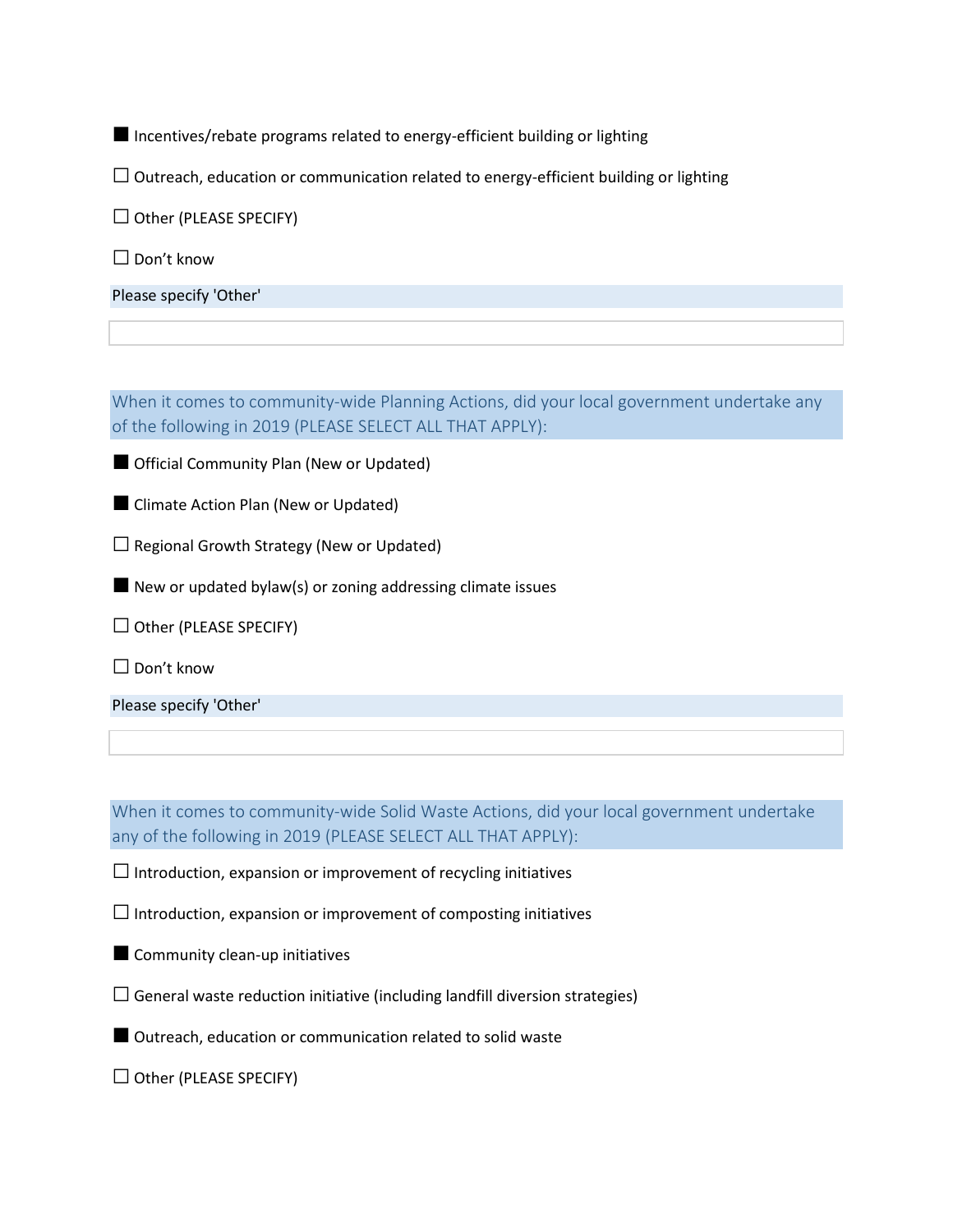□ Don't know

Please specify 'Other'

When it comes to community-wide Transportation Actions, did your local government undertake any of the following in 2019 (PLEASE SELECT ALL THAT APPLY):

■ New or improved active transportation infrastructure

 $\Box$  New or improved public transportation initiatives

 $\square$  New or improved electric vehicle initiatives

 $\Box$  Outreach, education or communication related to transportation

 $\square$  Plans or strategies related to transportation

 $\Box$  Other (PLEASE SPECIFY)

 $\square$  Don't know

Please specify 'Other'

As mentioned, a key part of the 2019 CARIP survey is to highlight and celebrate successful climate actions undertaken by local governments in British Columbia. This question provides local governments the opportunity to demonstrate leadership and innovative approaches to reduce community -wide GHG emissions.

When it comes to the community-wide climate action, please highlight up to three significant actions focused on reducing GHG emissions that your local government undertook in 2019:

Initiated a community wide tire roundup on Texada Island as part of the 2019 Trash Bash program.

#### Community-Wide Action #2

Developed a Green House Gas Reduction Strategy.

#### Community-Wide Action #3

Initiated a woodstove exchange program.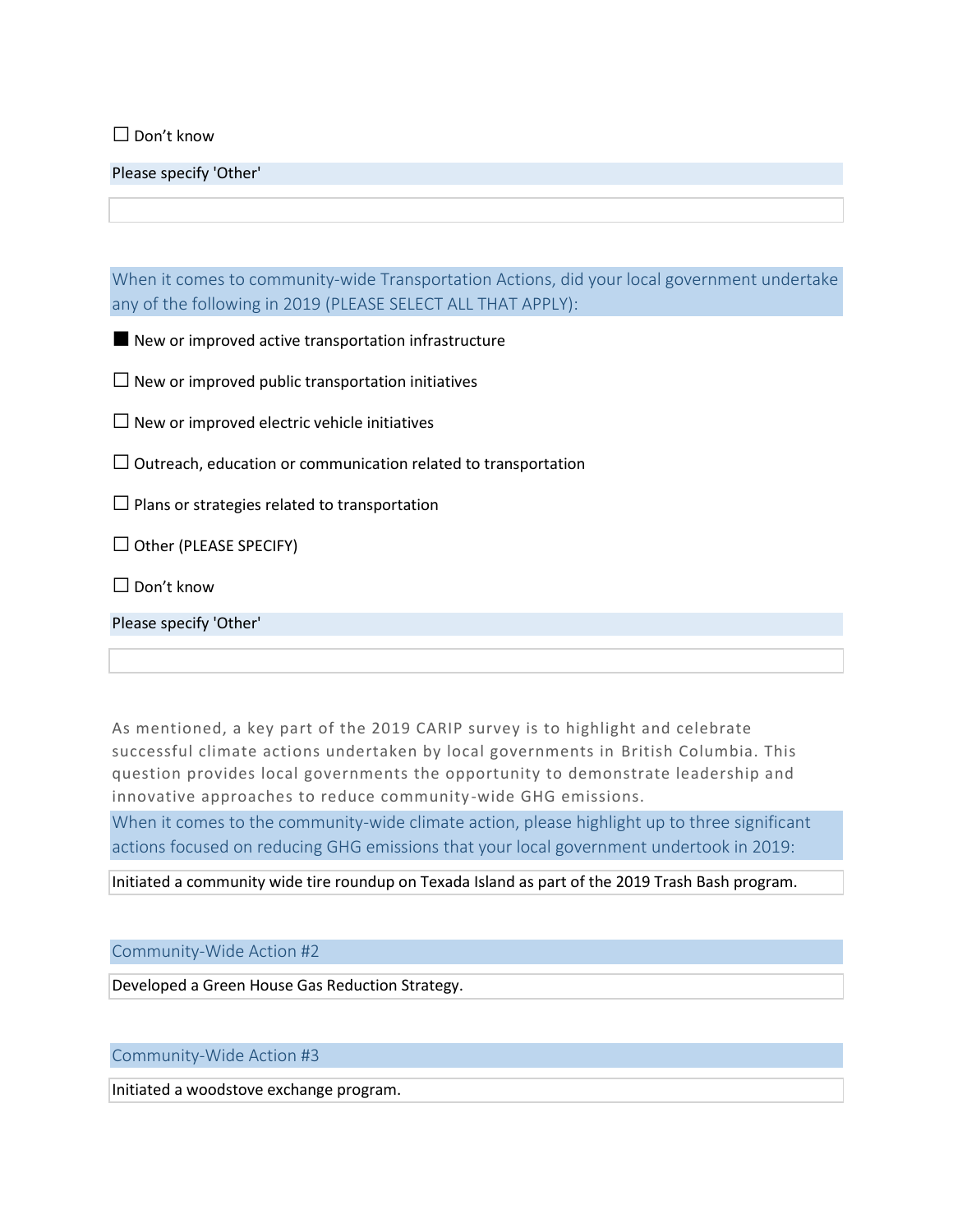#### 2019 CLIMATE PREPAREDNESS AND ADAPTATION ACTION:

This section of the CARIP survey is designed to collect information related to the types of climate impacts local governments are experiencing and how they are being addressed. Please identify the climate impacts that are most relevant to your local government (PLEASE SELECT ALL THAT APPLY):

 $\square$  Increased temperatures increasing wildfire activity

■ Extreme weather events contributing to urban and overland flooding

■ Changes to temperature and precipitation causing seasonal drought

 $\square$  Warmer winter temperatures reducing snowpack

■ Sea level rise and storms causing coastal flooding and/or erosion

 $\Box$  Other (PLEASE SPECIFY)

□ Don't know

Please specify 'Other'

In 2019, did your local government take any of the following actions in an effort to consider or address the impacts of climate change? (PLEASE SELECT ALL THAT APPLY)

**Emergency response planning** 

■ Asset management

 $\Box$  Infrastructure upgrades

■ Public education and awareness

■ Strategic and financial planning

■ Risk and vulnerability assessments

 $\square$  Risk reduction strategies

■ Official Community Plan policy changes

 $\Box$  Other (PLEASE SPECIFY)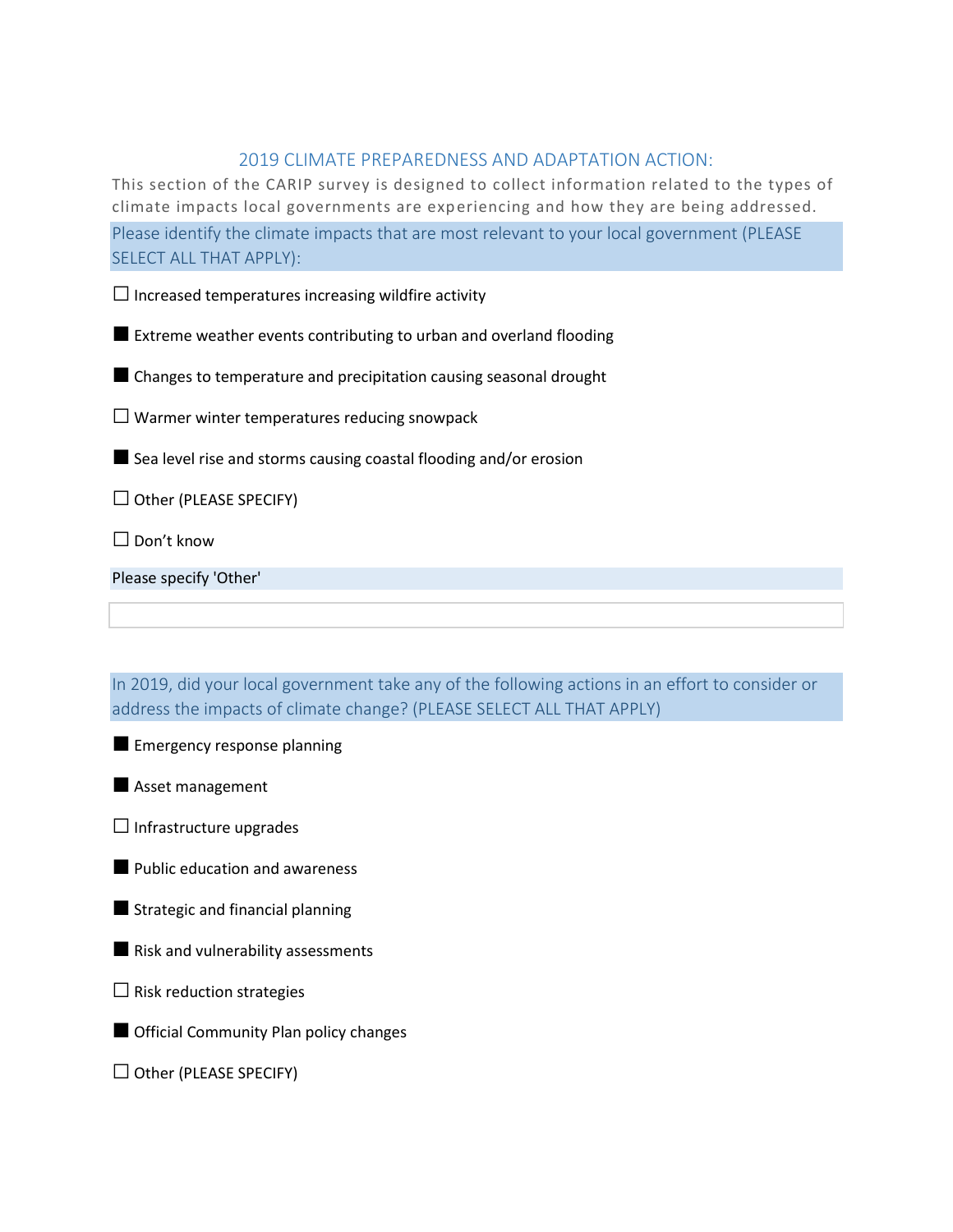□ Don't know

Please specify 'Other'

In 2019, did your local government partnered with any of the following organizations to prepare for, and adapt to, a changing climate? (PLEASE SELECT ALL THAT APPLY)

 $\Box$  Adaptation to Climate Change Team (SFU)

 $\Box$  Columbia Basin Trust

■ Community Emergency Preparedness Fund (UBCM)

 $\Box$  Federation of Canadian Municipalities

□ Fraser Basin Council

 $\square$  Pacific Institute for Climate Solutions (UVIC)

■ Other (PLEASE SPECIFY)

□ Don't know

Please specify 'Other'

The qathet Regional District applied for and received funding from the UBCM's Community Resilience Investment (CRI) fund to promote its wildfire preparedness planning.

As mentioned, a key part of the 2019 CARIP survey is to highlight and celebrate successful climate actions undertaken by local governments in British Columbia . This question provides local governments the opportunity to demonstrate leadership and innovative approaches to adapting to a changing climate.

When it comes to climate preparedness and adaptation actions, please highlight up to three significant actions/initiatives that your local government undertook in 2019:

Completing 'Coastal Risk Assessment Mapping' in partnership with City of Powell River and Tla'amin Nation to further support resiliency planning, policy development and community engagement on sea level rise, flood risk and erosion risk.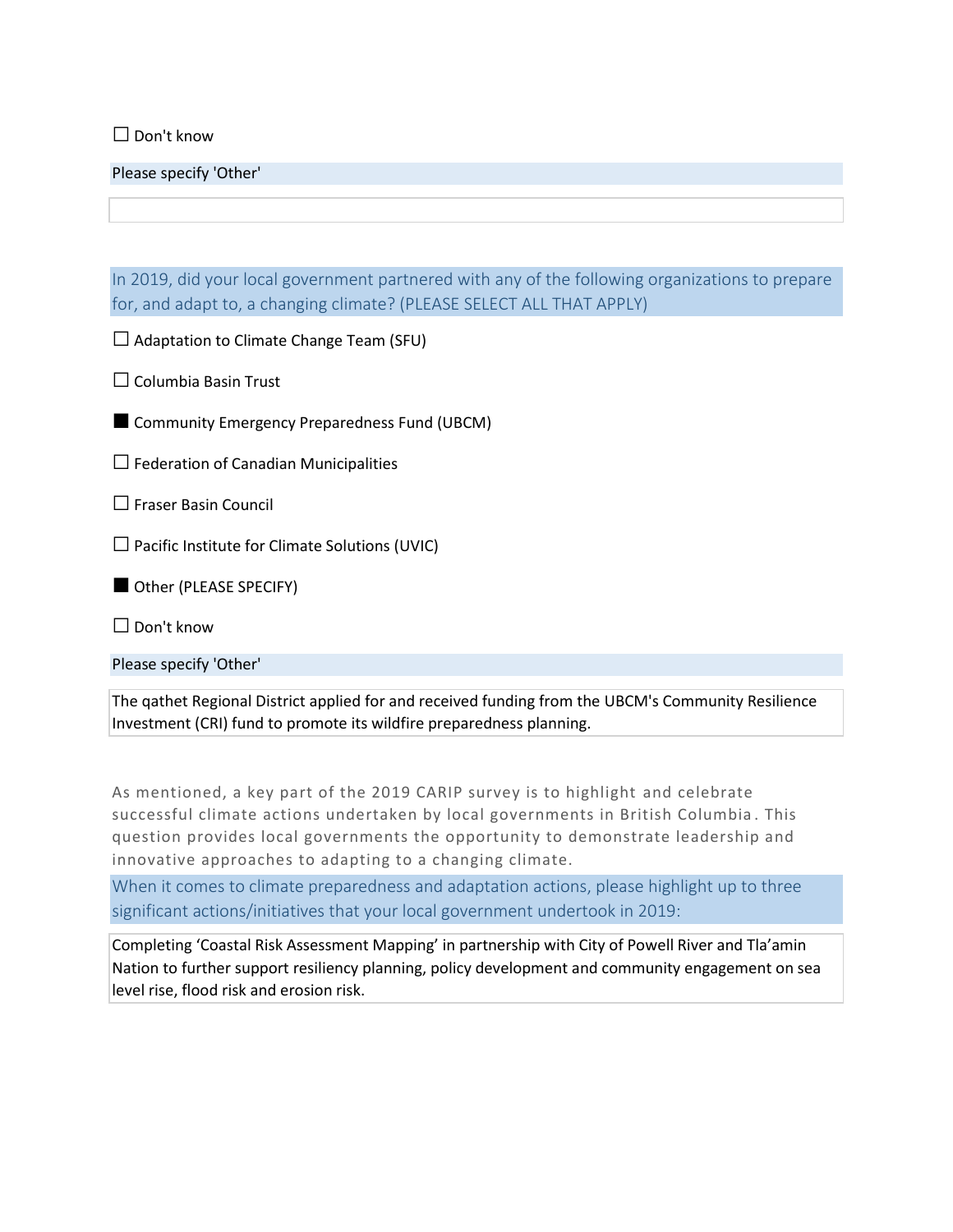Adaptation Action #2

The qathet Regional District applied for and received funding from the UBCM's Community Resilience Investment (CRI) fund to promote its wildfire preparedness planning.

#### Adaptation Action #3

Updated the Asset Management Program Policy with key strategies including:

- To recognize natural assets that perform essential service delivery and where practical to manage the assets similar to how physical infrastructure assets are managed.

- To consider the effects of climate change in the design, renewal and replacement of assets used to provide services and to seek out restorative and mitigating opportunities.

- To reduce and document energy consumption and greenhouse gas emissions across the organizaton through attentive capital project planning and operational practices.

### Section 3: 2019 Carbon Neutral Reporting

Local governments are required to report on their progress in achieving their corporate carbon neutral goal under the B.C. Climate Action Charter. Working with B.C. local governments, the joint Provincial-UBCM Green Communities Committee has established a common approach to determining corporate carbon neutrality for the purposes of the Charter, including a Carbon Neutral Framework and supporting guidance for local governments on how to become carbon neutral.

Prior to completing this portion of the survey, please ensure that you are familiar with guidance available on the B.C. Climate Action Toolkit website, specifically the Workbook and Becoming Carbon Neutral: A Guide for Local Governments in British Columbia.

Please note: As a result of the BC Recycling Regulation, local governments are no longer required to account for GHG emissions from vehicles, equipment and machinery required for the collection, transportation and diversion of packaging and printed paper, in their annual Climate Action Revenue Incentive Program (CARIP) reports.

#### 2019 CARBON EMISSIONS

Did your local government measure corporate GHG emissions for 2019?

 $\bullet$  Yes

O No

○ Don't Know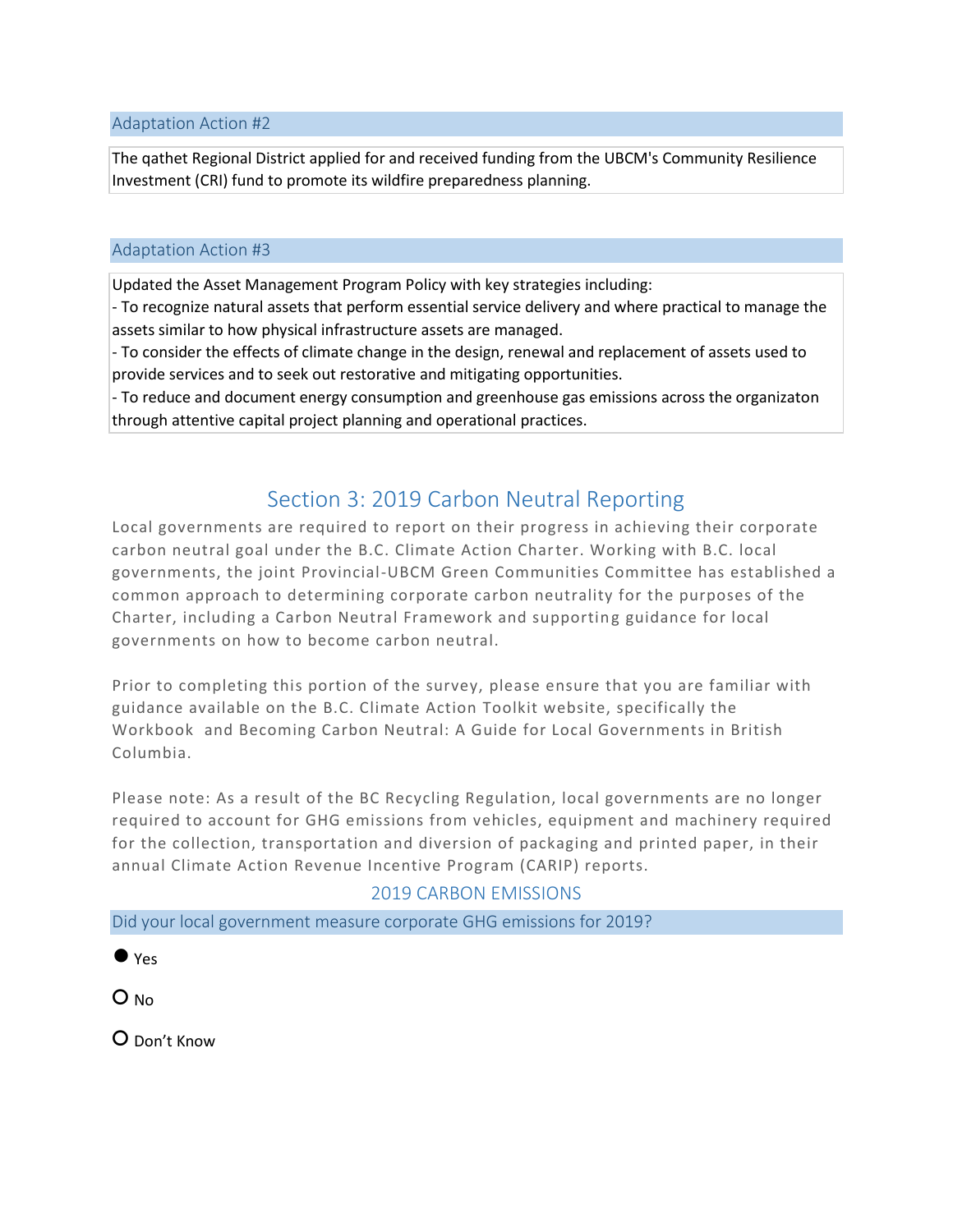If your local government measured 2019 corporate GHG emissions, please report the number of corporate GHG emissions (in tonnes of carbon dioxide equivalent (tCO2e)) from:

| <b>Service Delivery Type</b>                         | <b>2019 Corporate GHG Emissions</b> |
|------------------------------------------------------|-------------------------------------|
| Services Delivered Directly by your Local Government | 80                                  |
| <b>Contracted Services</b>                           | 88                                  |

#### TOTAL A - CORPORATE GHG EMISSIONS (DIRECT + CONTRACTED) FOR 2019:

TOTAL A - CORPORATE GHG EMISSIONS (DIRECT + CONTRACTED) FOR 2019:

#### 2019 CARBON REDUCTIONS

To be carbon neutral, a local government must balance their TOTAL corporate GHG emissions generated in 2019 by one or a combination of the following actions:

Undertake Green Communities Committee-supported Option 1 Project(s) Undertake Green Communities Committee-supported Option 2 Project(s) Purchase carbon offsets from a credible offset provider

For more information about options to balance or offset corporate GHG emissions please refer to Becoming Carbon Neutral: A Guidebook for Local Governments in British Columbia.

If applicable, please report the 2019 GHG emissions reductions (in tonnes of carbon dioxide equivalent (tCO2e)) being claimed from any of the following Option 1 GHG Reduction Projects:

| <b>Option 1 GHG Reduction Projects</b> | <b>2019 GHG Emissions Reductions</b> |
|----------------------------------------|--------------------------------------|
| <b>1A Energy Efficiency Retrofits</b>  |                                      |
| <b>1B Solar Thermal</b>                |                                      |
| <b>1C Household Organic Waste</b>      |                                      |
| <b>1D Low Emission Vehicles</b>        |                                      |
| <b>1E Avoided Forest Conversion</b>    |                                      |
| <b>1F Trenchless Technology</b>        |                                      |

#### TOTAL B - REDUCTIONS FROM ALL OPTION 1 PROJECTS FOR 2019:

TOTAL B - REDUCTIONS FROM ALL OPTION 1 PROJECTS FOR 2019: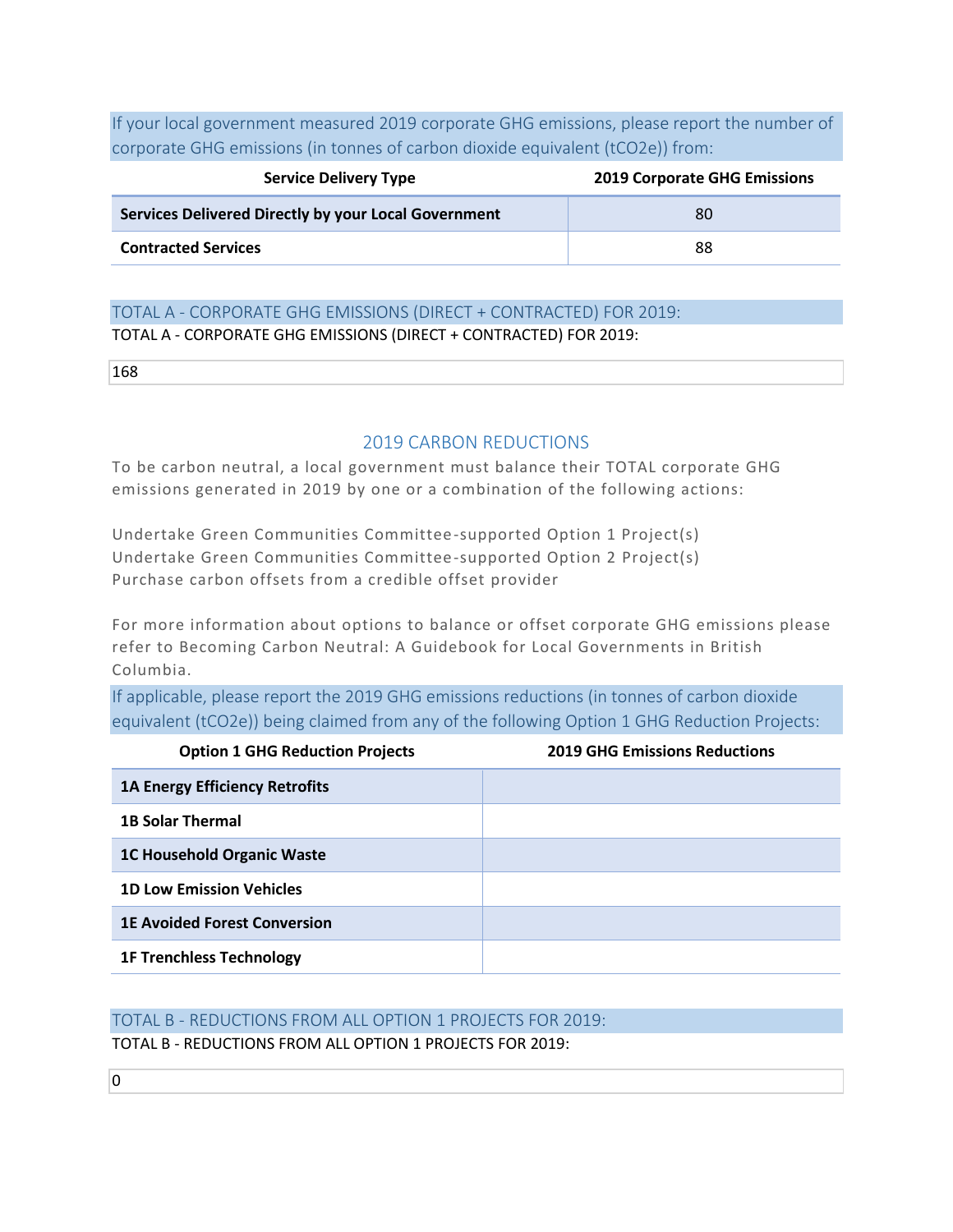If applicable, please report the names and 2019 GHG emissions reductions (in tonnes of carbon dioxide equivalent (tCO2e)) being claimed from Option 2 GHG Reduction Projects:

|    | <b>Names of Option 2 GHG Reduction Projects</b> | <b>2019 GHG Emissions Reductions</b> |
|----|-------------------------------------------------|--------------------------------------|
| 1. |                                                 |                                      |
| 2. |                                                 |                                      |
| 3. |                                                 |                                      |
| 4. |                                                 |                                      |
| 5. |                                                 |                                      |
| 6. |                                                 |                                      |

#### TOTAL C - REDUCTIONS FROM ALL OPTION 2 PROJECTS FOR 2019:

TOTAL C - REDUCTIONS FROM ALL OPTION 2 PROJECTS FOR 2019:

 $\overline{0}$ 

#### 2019 CARBON OFFSETS

If applicable, please report the name of the offset provider, type of project and number of offsets purchased (in tonnes of carbon dioxide equivalent (tCO2e)) from an offset provider for the 2019 reporting year:

|    | <b>Name of Offset Provider</b> | <b>Name of Project</b> | <b>2019 GHG Emissions Reductions</b> |
|----|--------------------------------|------------------------|--------------------------------------|
| 1. |                                |                        |                                      |
| 2. |                                |                        |                                      |
| 3. |                                |                        |                                      |
| 4. |                                |                        |                                      |
| 5. |                                |                        |                                      |
| 6. |                                |                        |                                      |

## TOTAL D - OFFSETS PURCHASED FOR 2019:

TOTAL D - OFFSETS PURCHASED FOR 2019:

 $\overline{0}$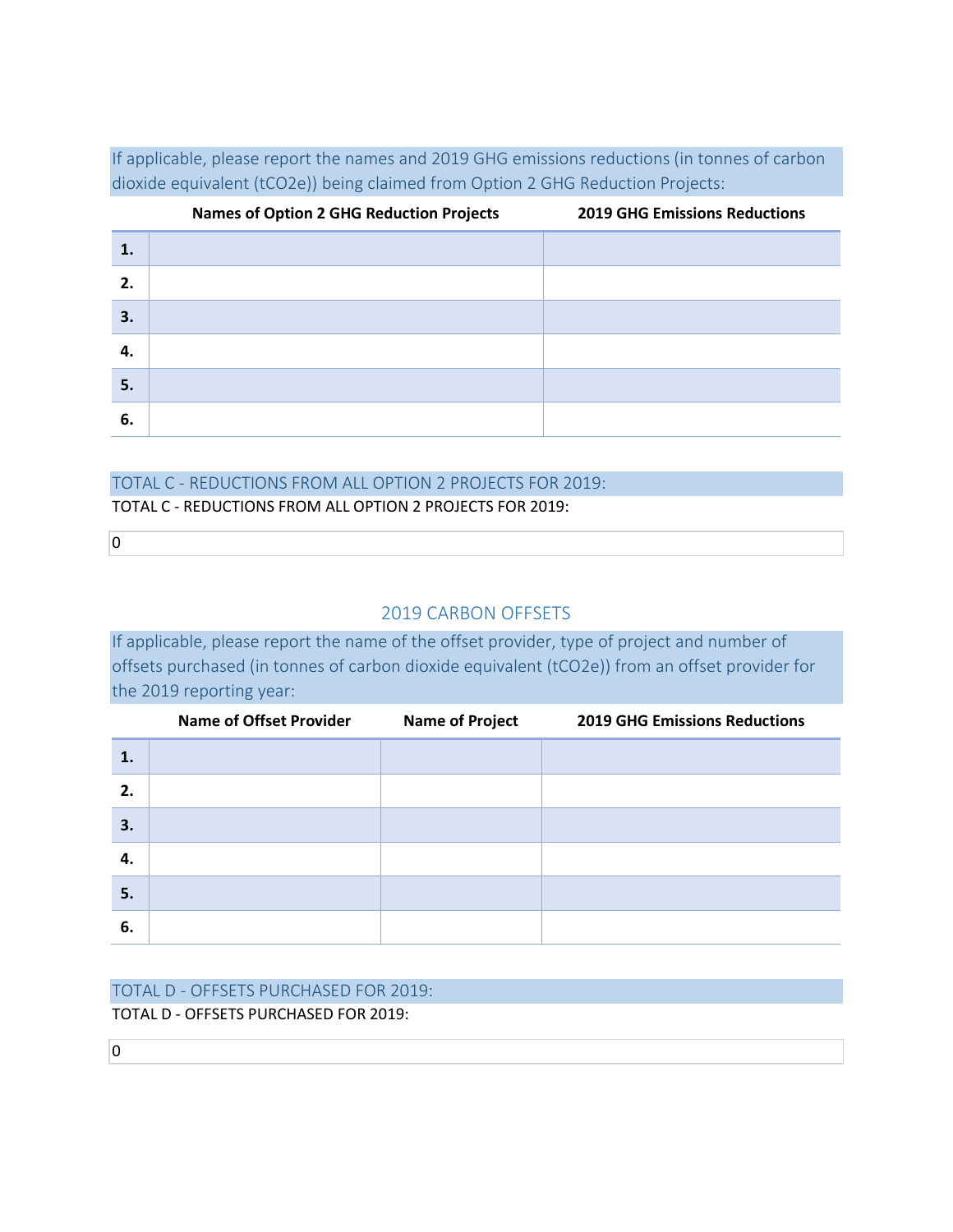#### TOTAL REDUCTIONS AND OFFSETS FOR 2019 (Total B+C+D): TOTAL REDUCTIONS AND OFFSETS FOR 2019 (Total B+C+D):

 $\overline{0}$ 

#### Corporate GHG Emissions Balance for 2019

Your local government's corporate GHG emissions balance is the difference between total corporate offsetable GHG emissions (direct + contracted emissions) and the GHG emissions reduced through Green Communities Committee Option 1 and Option 2 projects and/or the purchase of offsets.

CORPORATE GHG EMISSIONS BALANCE FOR 2019 = (Total A – (B+C+D))

CORPORATE GHG EMISSIONS BALANCE FOR 2019 (Total A – (B+C+D))

168

If your corporate GHG emissions balance is negative or zero, your local government is carbon neutral. CONGRATULATIONS!

If your local government was carbon neutral in 2019, please record any emissions reductions you will be carrying over for future years and the source of the reductions, including the year they were earned (e.g. organics diversion, 2019 100 tCO2e):

|    | <b>Source of Carryover Emission Reduction</b> | <b>Year Earned</b> | <b>GHG Emissions Reductions</b> |
|----|-----------------------------------------------|--------------------|---------------------------------|
| 1. |                                               |                    |                                 |
| 2. |                                               |                    |                                 |
| 3. |                                               |                    |                                 |
| 4. |                                               |                    |                                 |
| 5. |                                               |                    |                                 |
| 6. |                                               |                    |                                 |

#### TOTAL E - BALANCE OF REDUCTIONS ELIGIBLE FOR CARRY OVER TO NEXT YEAR TOTAL E - BALANCE OF REDUCTIONS ELIGIBLE FOR CARRY OVER TO NEXT YEAR

 $\overline{0}$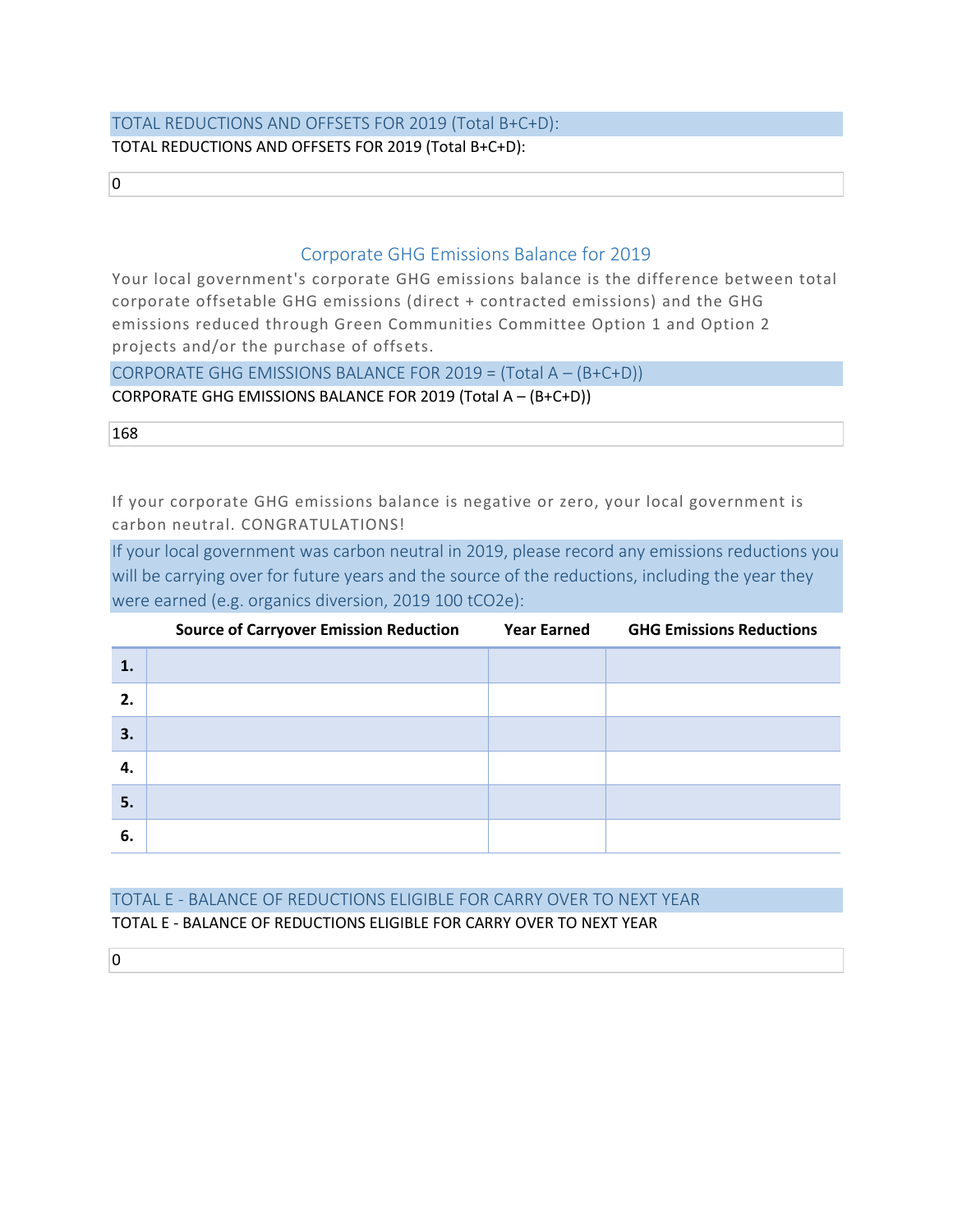#### GREEN COMMUNITIES COMMITTEE CLIMATE ACTION RECOGNITION PROGRAM:

The joint Provincial-UBCM Green Communities Committee is pleased to be continuing the Climate Action Recognition Program again this year. This multi-level program provides the Green Communities Comittee with an opportunity to review and publicly recognize the progress and achievements of each Climate Action Charter (Charter) signatory.

Recognition is provided on an annual basis to local governments who demonstrate progress on their Charter commitments, according to the following:

Level 1 – Demonstrating Progress on Charter Commitments: For local governments who demonstrate progress on fulfilling one or more of their Charter commitments.

Level 2 – Measuring GHG Emissions: For local governments that achieve Level 1, who measure their corporate GHG emissions for the reporting year and demonstrate that they are familiar with their community's energy and emissions inventory (i.e. CEEI).

Level 3 – Accelerating Progress on Charter Commitments: For those local governments who have achieved Level 1 and 2 and demonstrate significant action (corporately or community-wide) in reducing GHG emissions in the reporting year (e.g. through undertaking a GHG reduction project, purchasing offsets, establishing a reserve fund).

Level 4 - Achievement of Carbon Neutrality: For local governments who achieve corporate carbon neutrality in the reporting year.

Based on your local government's 2018 CARIP Climate Action/Carbon Neutral Progress Survey, please check the Green Communities Committee Climate Action Recognition Program level that best applies:

○ Level 1 – Demonstrating Progress on Charter Commitments

 $\bullet$  Level 2 – Measuring GHG Emissions

○ Level 3 – Accelerating Progress on Charter Commitments

○ Level 4 - Achievement of Carbon Neutrality

○ Don't know

Related to Level 3 recognition, if applicable, please identify any new or ongoing corporate or community-wide GHG reduction projects (other than an Option 1 or Option 2 project) undertaken by your local government that reflects a significant investment of time and/or financial resources and is intended to result in significant GHG reductions: